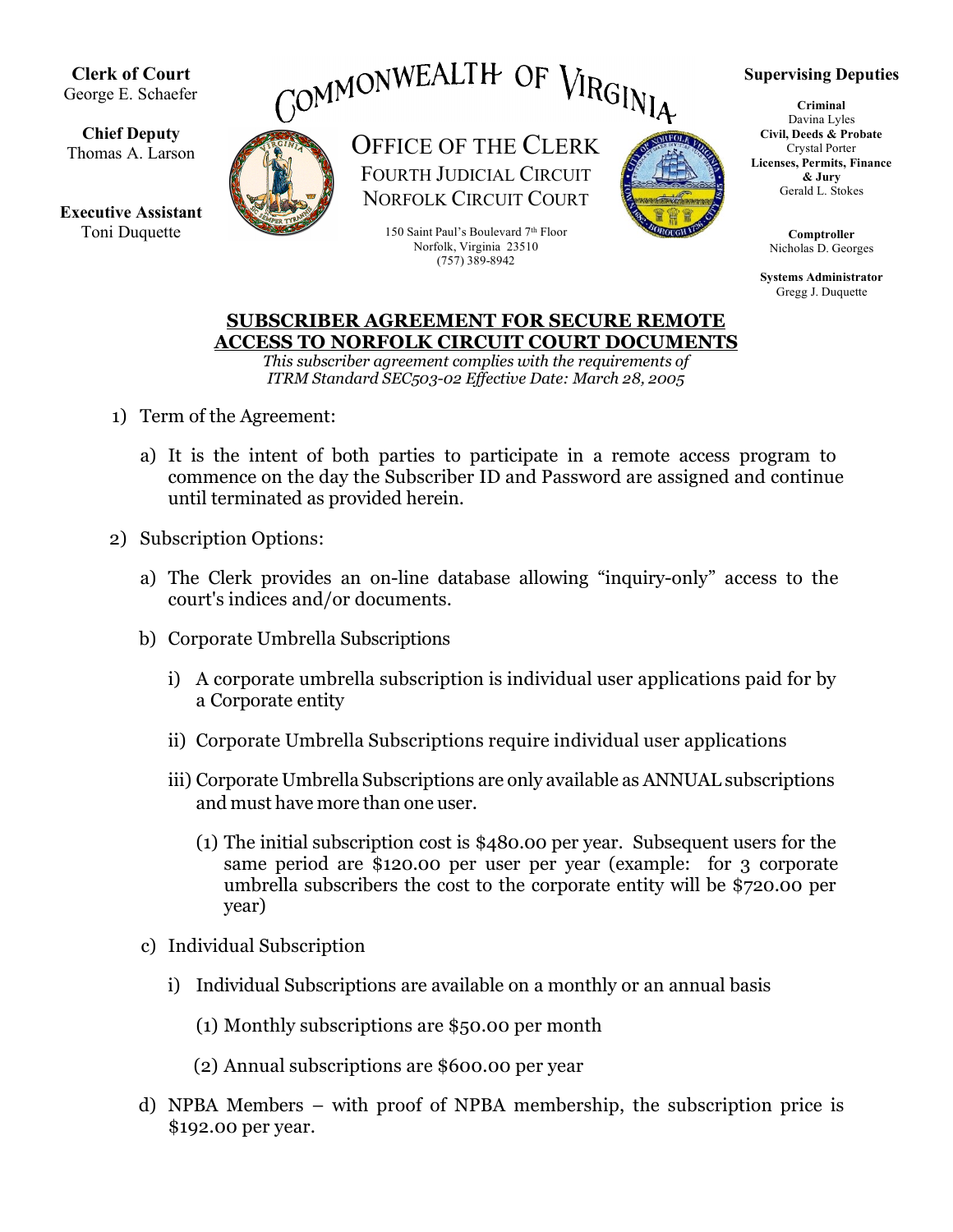- 3) Days and Hours of Operation: Secure Remote access to the Circuit Court documents may be available seven days a week, twenty-four hours a day, including all holidays, or otherwise at the discretion of the Clerk, except during periods:
	- i) Of preventative and remedial maintenance
	- ii) Of operational issues beyond the control of the Clerk
	- iii) When intrusions against security are being remedied
- 4) Fees:
	- a) The fees are listed above based upon the type of subscription you request. Norfolk Circuit Court does not charge a transactional fee. Fees are charged at the discretion of the Clerk. If a fee is charged, payment is due prior to the issuance of a Subscriber ID and Password. *Fees are NOT pro-rated.* All payments for services are the responsibility of the subscriber or corporate entity. Subscriptions can be updated in the system with a credit card. You will be informed via email prior to your subscription expiring. The Clerk reserves the right to suspend or terminate service to the Subscriber if payment is not received. All fees are subject to change.
- 5) Services:
	- a) The Clerk, deputies, employees or agents shall provide the Subscriber with "inquiry-only" access to a documents management system database (the Database). The Clerk, deputies, employees or agents shall provide the Subscriber with documentation and limited consultation on specific problems that arise in the use of the website. The Clerk does not guarantee consultation results nor warrant or represent that all errors or problems shall be corrected.
- 6) Subscriber's Obligations:
	- a) It is the responsibility of the Subscriber to purchase computer hardware and software and/or make modifications to their existing equipment that are necessary for access to the Database. The Subscriber is responsible for ensuring that their user-id and password are not given to anyone else. A Corporate Subscriber shall immediately notify the Clerk when they terminate an employee who has remote access to the documents on the circuit court-controlled Website. Information accessed from the Database is for the use of the Subscriber only.
- 7) Limitations of Liability:
	- i) The Subscriber relieves and releases the Clerk, deputies, employees or agents from liability for any and all damages resulting from interrupted service of any kind.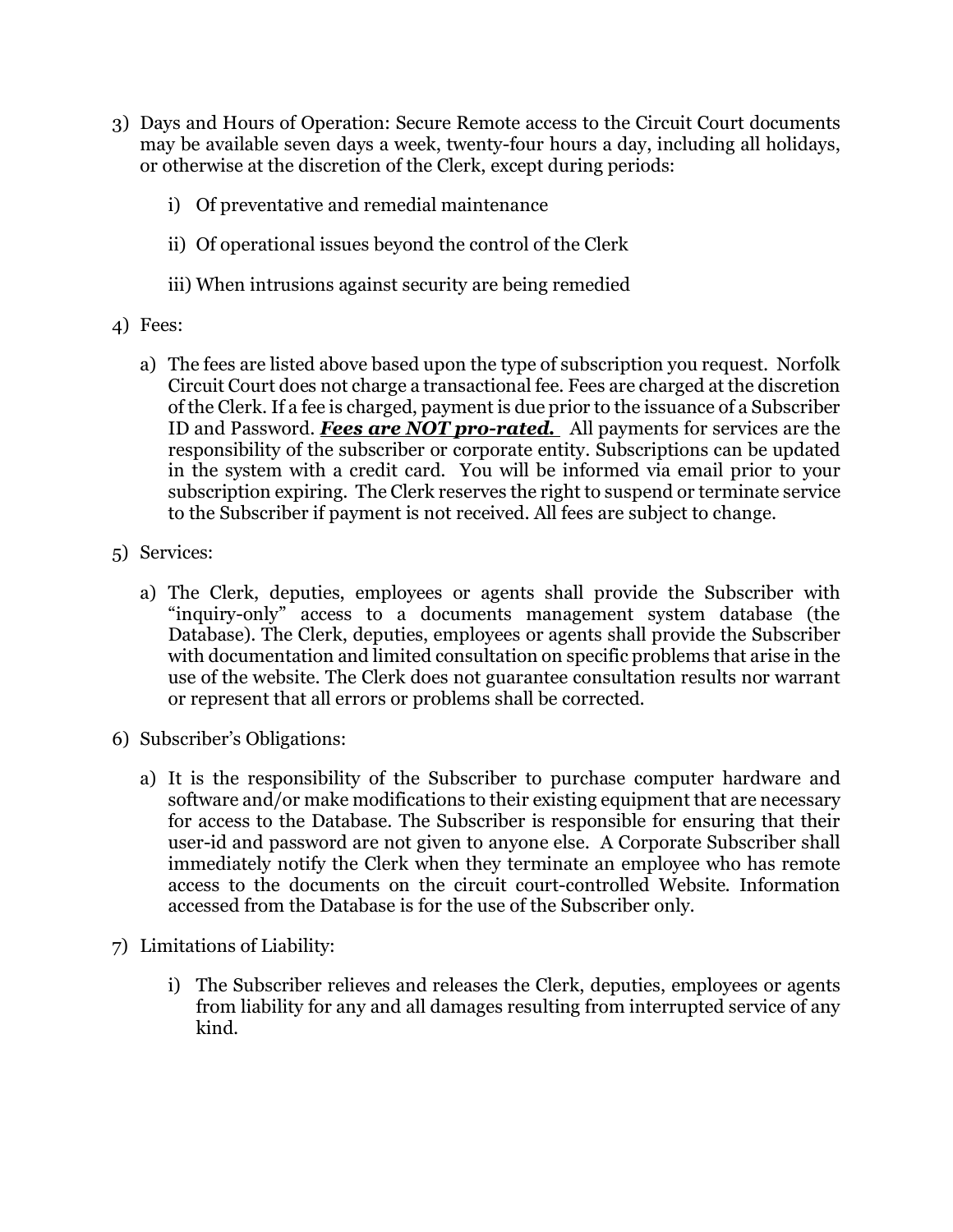- ii) The Subscriber further relieves and releases the City of Norfolk, its Council members, officers, employees and agents from liability for any and all damages resulting from interrupted service of any kind.
- iii) The Subscriber also relieves and releases the Office of the Executive Secretary, Supreme Court of Virginia, employees and agents from liability for any and all damages resulting from interrupted service of any kind.
- iv) The Subscriber hereby relieves releases and holds harmless the Clerk, the City of Norfolk, its Council members, officers and their deputies, employees and agents of any liability for any and all damage resulting from incorrect data or any other misinformation accessed from this service.
- v) The Subscriber also relieves and releases the Office of the Executive Secretary, Supreme Court of Virginia, employees and agents from incorrect data or any other misinformation accessed from this service.
- vi) The Subscriber agrees that the Clerk, the City of Norfolk, its Council members, officers and their deputies, employees or agents shall not be liable for negligence or lost profits resulting from any claim or demand against the subscriber by any other party.
- vii)The Subscriber also relieves and releases the Office of the Executive Secretary, Supreme Court of Virginia, employees and agents from liability for any and all damages resulting from any claim or demand against the subscriber by any other party. The information or data accessed by the Subscriber may or may not be the official government record required by law. In order to assure the accuracy of the data or information, the Subscriber should consult the official governmental record.
- 8) Termination:
	- i) Either party may terminate this agreement without cause with fifteen (15) days email notice to the other. Subscriber remains responsible for payment of fees, for services rendered or obligations incurred.
	- ii) This agreement may be terminated immediately by the Clerk for Subscriber's failure to comply with the terms of this agreement, failure to make payments of fees or breach of agreement.
	- iii) This agreement shall terminate immediately if the Commonwealth of Virginia or the City Norfolk fail to appropriate and continue funding for services provided under this agreement.
- 9) Definitions:
	- i) "Public access" means that the public can inspect and obtain a copy of the information in a court record.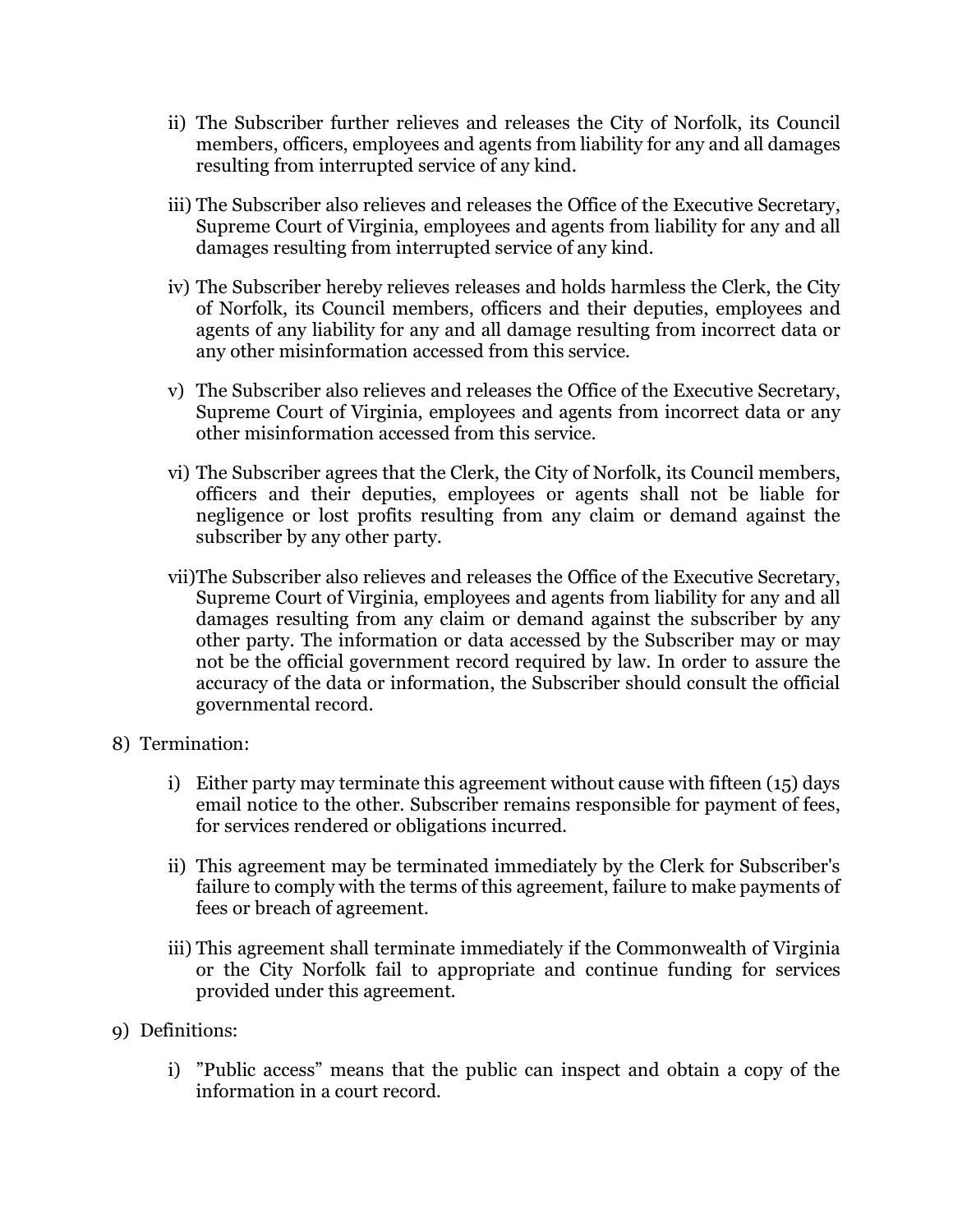- ii) "Remote access" means that inspection can be made without the need to physically visit the courthouse where the court record is maintained.
- iii) "Subscriber" means any person authorized by the Clerk of a Circuit Court to have remote access to court documents on its website. If a business or non-profit entity, organization or association (referred to collectively as "Corporate Subscriber") wishes to become a subscriber, it shall identify each individual employee who will have remote access to the documents on the circuit court-controlled website and each individual employee shall obtain a User ID and Password from either the system od the Clerk's Office. However, the Corporate Subscriber shall execute the Subscriber Agreement and be responsible to the circuit court for the fees and the proper use of the website pursuant to the Subscriber Agreement.
- iv) "Corporate Umbrella Subscriber" means any corporate entity that agrees to be responsible for the payment of subscription fees of individual users (must be more than one user) within that corporate entity.
- v) "Court Controlled Website for Documents" means a website or remote access system owned and operated by the Court or a public or private agent that operates the website for the Court.

10)Application:

i) Pursuant to §2.2-3808.2 of the Code of Virginia, an application must be completed. The application must by approved by the Clerk's office before the Subscriber ID and Password shall be issued.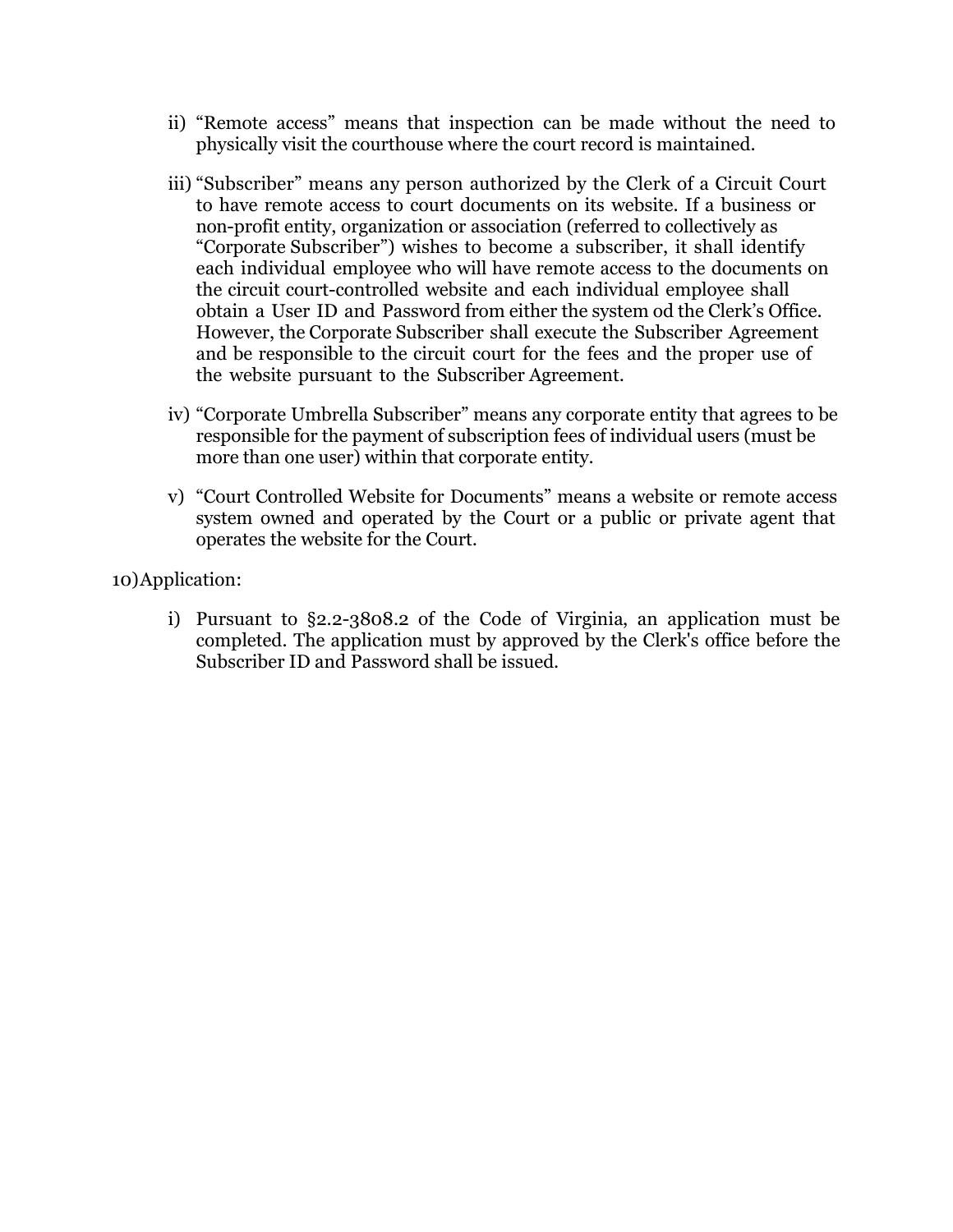**Clerk of Court** George E. Schaefer

**Chief Deputy** Thomas A. Larson

**Executive Assistant** Toni Duquette



OFFICE OF THE CLERK FOURTH JUDICIAL CIRCUIT NORFOLK CIRCUIT COURT

> 150 Saint Paul's Boulevard 7th Floor Norfolk, Virginia 23510 (757) 389-8942



**Supervising Deputies**

**Criminal** Davina Lyles **Civil, Deeds & Probate** Crystal Porter **Licenses, Permits, Finance & Jury** Gerald L. Stokes

> **Comptroller** Nicholas D. Georges

**Systems Administrator** Gregg J. Duquette

## **RECORDS MANAGEMENT SYSTEM APPLICATION FOR SECURE REMOTE ACCESS Corporate Umbrella Subscriber**

The Corporate Umbrella Subscriber is a corporate entity that agrees to be responsible for all payments related to individual subscribers employed by that entity. Corporate Umbrella Subscriptions are only available on an ANNUAL basis and must include more than one user.

The approval of this application is at the Clerk of the Circuit Court's discretion. By signing this application the Subscriber acknowledges and accepts the terms and conditions of the Subscriber Agreement for Secure Remote Access to Circuit Court Documents as incorporated by reference herein. *(Each User must complete an Individual Subscriber Application and attach to the Corporate Application)*

Corporate Name \_\_\_\_\_\_\_\_\_\_\_\_\_\_\_\_\_\_\_\_\_\_\_\_\_\_\_\_\_\_\_\_\_\_\_\_\_\_\_\_\_\_\_\_\_\_\_\_\_\_\_\_\_\_\_\_\_\_\_\_\_

Corporate Representatives Name \_\_\_\_\_\_\_\_\_\_\_\_\_\_\_\_\_\_\_\_\_\_\_\_\_\_\_\_\_\_\_\_\_\_\_\_\_\_\_\_\_\_\_\_\_\_\_\_\_

Street Address \_\_\_\_\_\_\_\_\_\_\_\_\_\_\_\_\_\_\_\_\_\_\_\_\_\_\_\_\_\_\_\_\_\_\_\_\_\_\_\_\_\_\_\_\_\_\_\_\_\_\_\_\_\_\_\_\_\_\_\_\_\_

City/State/Zip \_\_\_\_\_\_\_\_\_\_\_\_\_\_\_\_\_\_\_\_\_\_\_\_\_\_\_\_\_\_\_\_Phone Number \_\_\_\_\_\_\_\_\_\_\_\_\_\_\_\_\_\_\_

E-mail Address

I, \_\_\_\_\_\_\_\_\_\_\_\_\_\_\_\_\_\_\_\_\_\_\_\_\_\_\_\_\_\_\_\_\_\_\_\_ agree that all authorized individual subscribers

*(applications attached)* are associated with this Corporate Account and all payments for services related to this account will be paid by the company. I will inform the Clerk's Office of any change in status of any of the authorized users associated with my business.

 $\overline{\phantom{a}}$  ,  $\overline{\phantom{a}}$  ,  $\overline{\phantom{a}}$  ,  $\overline{\phantom{a}}$  ,  $\overline{\phantom{a}}$  ,  $\overline{\phantom{a}}$  ,  $\overline{\phantom{a}}$  ,  $\overline{\phantom{a}}$  ,  $\overline{\phantom{a}}$  ,  $\overline{\phantom{a}}$  ,  $\overline{\phantom{a}}$  ,  $\overline{\phantom{a}}$  ,  $\overline{\phantom{a}}$  ,  $\overline{\phantom{a}}$  ,  $\overline{\phantom{a}}$  ,  $\overline{\phantom{a}}$ Signature of Authorized Corporate Representative **(***I certify that the information above is true and correct.***)**

**\*\*\*\*\*\*\*\*\*\*\*\*\*\*\*\*\*\*\*\*\*\*\*\*\*\*\*\*\*\*\*\*\*\*\*\*\*\*\*\*\*\*\*\*\*\*\*\*\*\*\*\*\*\*\*\*\*\*\*\*\*\*\*\*\*\*\*\*\*\*\*\*\*\*\*\*\*\*\*\*\*\*\*\*\*\*\*\*\*\*\*\*\*\*\*\*** For use by the Circuit Court Clerk's Office Only

\_\_\_\_\_\_\_\_\_\_\_\_\_\_\_\_\_\_\_\_\_\_\_\_ \_\_\_\_\_\_\_\_\_\_\_\_\_\_\_\_\_\_\_\_\_\_\_\_\_ \_\_\_\_\_\_\_\_\_\_\_\_\_\_\_\_\_\_\_\_\_\_

\_\_\_\_\_\_\_\_\_\_\_\_\_\_\_\_\_\_\_\_\_\_\_\_ \_\_\_\_\_\_\_\_\_\_\_\_\_\_\_\_\_\_\_\_\_\_\_\_\_ \_\_\_\_\_\_\_\_\_\_\_\_\_\_\_\_\_\_\_\_\_\_

\_\_\_\_\_\_\_\_\_\_\_\_\_\_\_\_\_\_\_\_\_\_\_\_ \_\_\_\_\_\_\_\_\_\_\_\_\_\_\_\_\_\_\_\_\_\_\_\_\_ \_\_\_\_\_\_\_\_\_\_\_\_\_\_\_\_\_\_\_\_\_\_

\_\_\_\_\_\_\_\_\_\_\_\_\_\_\_\_\_\_\_\_\_\_\_\_ \_\_\_\_\_\_\_\_\_\_\_\_\_\_\_\_\_\_\_\_\_\_\_\_\_ \_\_\_\_\_\_\_\_\_\_\_\_\_\_\_\_\_\_\_\_\_\_

CORPORATE ACCOUNT ID: \_\_\_\_\_\_\_\_\_\_\_\_\_\_\_\_\_\_\_\_ EXPIRATION DATE: \_\_\_\_\_\_\_\_\_\_\_\_\_\_\_\_ Individuals attached to this Corporate Umbrella Subscription: